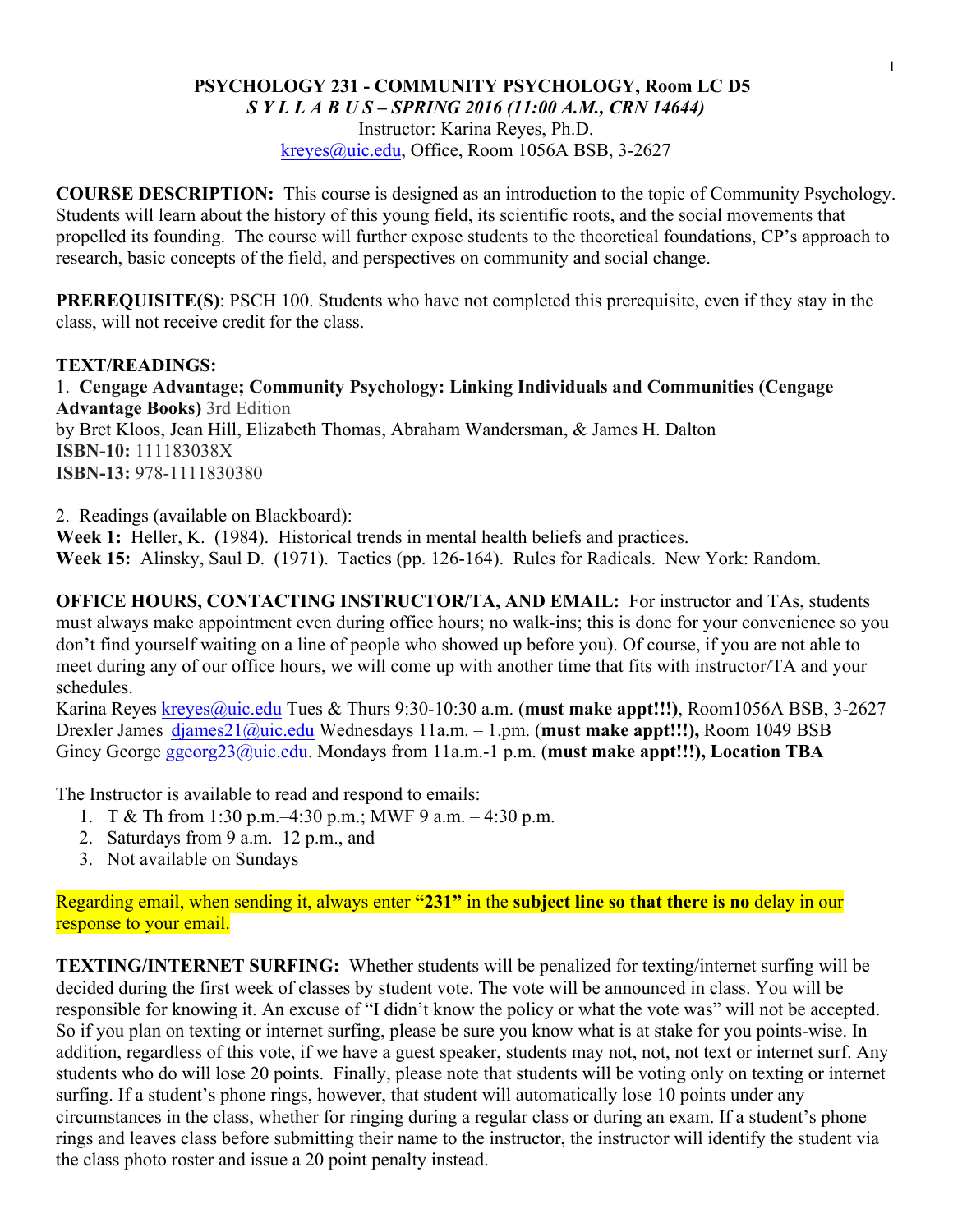**STUDENT NOTES:** In order to assist students with note taking, I provide some guiding notes in powerpoint format on Blackboard—not *all* the notes. The most productive way to make use of these notes is to download them for each lecture so you can take notes as we go along.

**WHAT IF YOU MISS CLASS:** I do not take attendance in class. But you are responsible for anything you miss during the class. I will be audio-recording the classes using the Blackboard "Echo360" system (found under "Course Totals on BB). Most of the time, this works fine. Sometimes it fails, however. You are responsible figuring out a way to get what you missed, but not from the instructor. For this reason, it is always best to have a "back up" source for getting missed material, for example, from a classmate, but once again, not from the instructor.

**COURSE REQUIREMENTS & GRADING:** Three exams and one assignment will contribute equally toward the final grade as follows, and will be calculated, all together totaling making up your final grade: *1. Exams*: There will be three exams;

- a. Exams will be generally non-cumulative;
- b. They will consist mostly of close-ended questions like multiple choice and true/false questions; there may be some open-ended questions.
- c. Exam content will be based on readings **and** lecture material which may not necessarily be in text or readings;
- d. Exams will **NOT** be available for make-up unless there has been some catastrophic event (e.g., some serious illness or a death in the family) that can be documented (e.g., physician's note, copy of a death certificate). In such a case, Dr. Reyes must be contacted **before the exam, on the day of the exam, or no more than 1 day (24 hours) after the exam** so that we can work on some resolution to the issue. Persons who do not contact Dr. Reyes in this time frame are significantly less likely to be allowed to make up any missed exam.
- e. Cell phone use (e.g., talking/texting) during an exam is forbidden and will result in automatic failure of exam. Cell phone ringing during an exam will result in a loss of 10 points.
- *2. Assignment (11-13 pages):* The assignment provides you an opportunity to apply the concepts discussed in the assigned readings and/or in class to a population or group in which you have some interest. It is a way to determine your understanding of Community Psychology principles, as well as a way to make this course relevant to the real world and your personal interests. The assignment will be evaluated on how well you understand the concepts and how well you are able to apply them. The Instructor/TAs will be available to review drafts and give you feedback on your paper as indicated on the syllabus. Below is an outline of the paper sections and information about the sections. Also see the grading rubric at the end of the syllabus for more guidance; there will also be a discussion of the assignment in class and a powerpoint based on this discussion will be posted on BB:

# *Parts 1 & 2 (5 pts)*

*Title Page (1 page) and Abstract (1 page) These pages count toward your page requirement*

#### *Part 3 (5 points) State a Problem (Approx. length of Part 3: ½ page) At least 2 references for this section.*

Identify a social problem (i.e., substance abuse, teen pregnancy, domestic violence) or population (i.e., the elderly, homeless, high-risk school children) and provide evidence that the problem exists by describing the extent of the problem (e.g., rate of the problem, who is affected, etc.).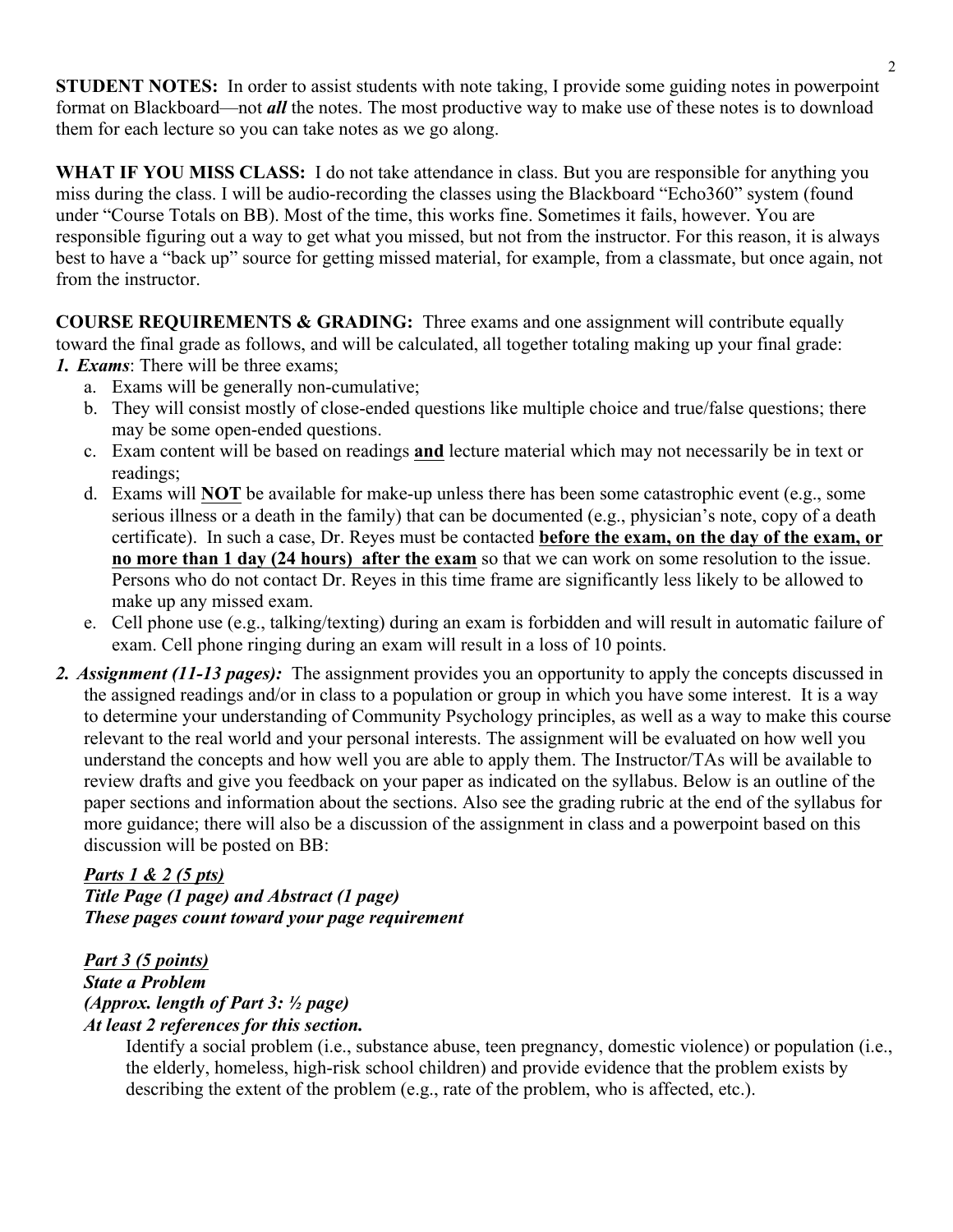#### 3

#### *Part 4 (10 pts) Negative Consequences (Approx. length of Part 4: 1 ½ pages) Total of 2 references for this section.*

Identify a social problem (i.e., substance abuse, teen pregnancy, domestic violence) or population (i.e., the elderly, homeless, high-risk school children) and provide evidence that the problem exists by describing the extent of the problem (e.g., rate of the problem, who is affected, etc.). Also, describe the negative effects of having that problem. Do not just cite one or two negative consequences; remember that you are building a case for why anyone should care about/pay attention to the particular problem you've identified.

#### *Parts 5a & 5b (20 points)*

*Causes/Explanations of the Problem (Approx. length of part 5a & 5b: 2-4 pages) Total of 4 references for 5a and 5b.*

#### *5a & b. One Clinical and one Community Psychology Explanation of the Problem.*

Provide one clinical explanation and one community-oriented explanation for the problem you described in part 3. You must have at least two references for 5a and two references for 5b.

#### *Parts 6a & 6b (60 total points)*

*Treatments of/Interventions to Alleviating the Problem*

*(Approx. length of part 6a & 6b: 4-5 pages)*

*Total of 2 references for 6a and 6b.*

#### *6a. One Clinical Treatment Approach (30 points)*

You must have at least one reference for 6a, your Clinical Treatment Approach.

#### *6b. One Community Psychology Approach (30 points).*

You must have at least one reference for 6b for your Community Psychology Approach.

Parts 6a and 6b will consist of descriptions of 2 different approaches (one for each) to alleviating the problem outlined in Part 3 above. For this assignment you will be building on this part, specifically, by identifying treatment and intervention studies that look to address the causes of the problems you identify in your 'Causes' section (Parts 5a and 5b). Each treatment/intervention must have actually been done by researchers, implemented in a particular setting with a particular group (e.g.,  $8<sup>th</sup>$  graders at a public elementary school), and evaluated to determine how it worked out. The specific findings of these studies must be discussed (e.g., "these researchers collected pre- and post-data on subjects' selfesteem, academic self-concept, depression, and attitudes toward school and found that following the intervention, participants showed significant improvements in…"). This section CANNOT include general studies that have been done with no reference to specific experimental design, method, and results.

#### *Part 7*

*Reference Page (doesn't add any points to your grade but there will be less than zero points for poor quality of reference page and a 5-point loss of points if it is not included)*

### *Part 8*

### *Additional Grading*

This section consists of penalties for any of the technical requirements of the paper (see grading rubric at end of syllabus).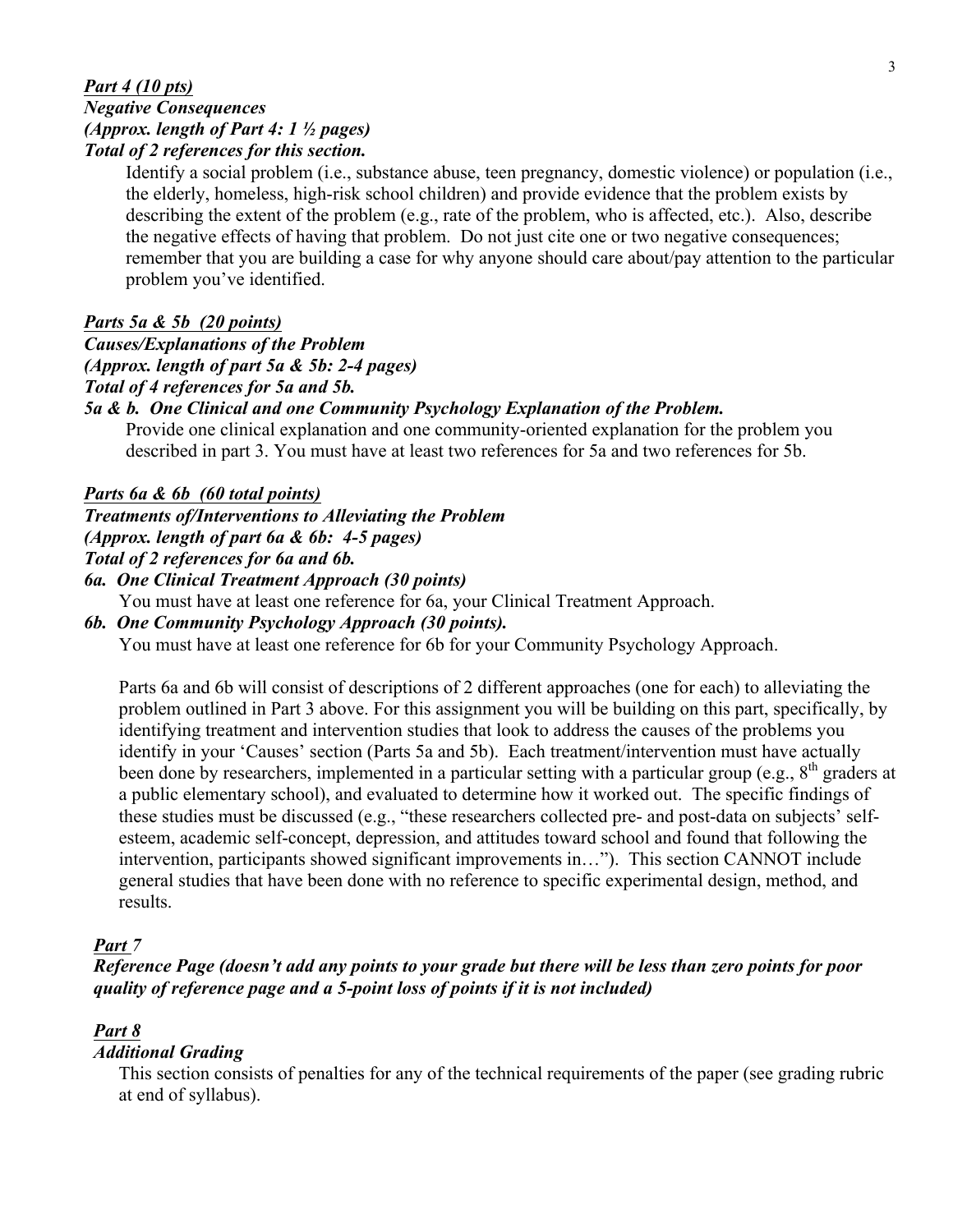#### **PAPER ASSIGNMENT CHECKLIST (***SO* **IMPORTANT; IF YOU CHALLENGE YOUR PAPER GRADE, VERY LIKELY IT WILL BE FOR NOT DOING SOMETHING ON THIS LIST. SO KNOW THAT MANY OF THE GRADING ISSUES YOU HAVE COULD HAVE BEEN AVOIDED):**

- a. Must be submitted only in electronic form through Safe Assignment, a plagiarism detection system (see Blackboard, "General information" under "Assignments"). Safe Assignment searches to see if any parts of your work were copied from other sources and creates a record of exactly when your work was submitted. While it is a good tool, it is not foolproof. If you run into trouble getting something to upload into Safe Assignment, immediately send it as an attachment to your TAs and to me. That proves that you had it completed on time. After you have done that, arrange to get help from your TAs to get the work accepted through Safe Assignment. Please note that the reuse of papers or parts of papers that a student has completed in other classes will not be accepted for this class. The content from these previous works will not be graded as part of the assignment for this course. That is, if 6 paragraphs are used in the current assignment that the student used in a paper from a previous class, these will not be considered in grading the current assignment.
- b. **Is due via SafeAssignment on the date indicated on the Class Schedule. Safe Assignment** submissions not received by the due date will lose 10 points per day late beginning one minute after the day and time due. Please, please, please be careful when submitting your assignment. You do not want to submit the wrong copy because that is the copy that will be graded. If you decide to submit a different copy than the incorrectly submitted one, you will lose points for however long it takes you to submit the correct version, counting from the date and time due.
- c. As with exam make-ups, only some catastrophic event will exempt a student from these rules. Printer breakdowns, for example, do not count as catastrophic given that advanced planning can prevent such things from happening. The reason (e.g., serious illness, car accident, death of a family member) and proof (e.g., physician's note, police report) for the lateness must be furnished immediately upon realizing that you won't be able to turn your paper in on time—that means no later than the day that the paper is due.
- d. Must include a cover page
- e. Must be written in APA style; You must use APA style in writing the paper. Here's a website for APA formatting: https://owl.english.purdue.edu/owl/resource/560/01/
- f. \_\_\_\_\_\_\_Margins: 1 inch at top, 1 inch at bottom, 1 inch on right, 1 inch on left.
- g. \_\_\_\_\_\_\_Must use psychological, medical, education, and/or health journals as references; **NOT** books, magazines, Wikipedia, or any electronic references. To help you, following is a link that will connect you to a 3-minute video that will briefly describe the difference between popular and scholarly sources: http://www.library.vanderbilt.edu/peabody/tutorials/scholarlyfree/.
- h. Must cite the sources that are used and must use APA style in doing so. Here are a couple of links on how to correctly cite sources in APA format: http://www.lib.berkeley.edu/instruct/guides/apastyle.pdf; https://owl.english.purdue.edu/owl/resource/560/01/ and here is a website about reference formatting, see: https://owl.english.purdue.edu/owl/resource/560/06/.
- i. Must use references that are no more than 20 years old.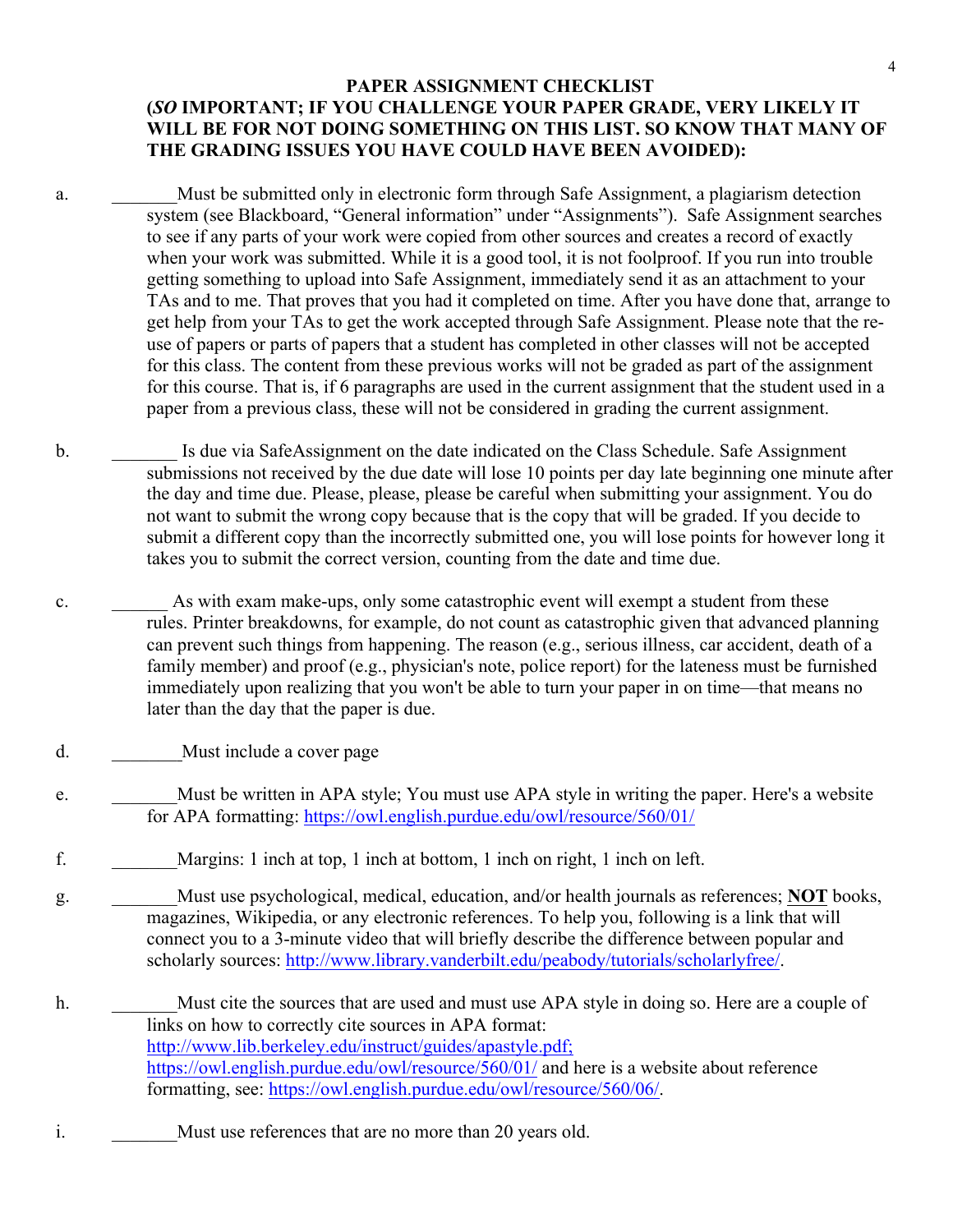- j. Must adhere to the page limits indicated in the assignment description.
- k. Must not violate any of UIC's Guidelines of Academic Integrity as described in the UIC Student Handbook and the UIC Undergraduate Catalog (http://www.uic.edu/ucat/catalog/GR.shtml#qa) in the preparation and completion of this assignment. Violation of these guidelines, that is, committing academic dishonesty will not be tolerated and will be subject to consequences as outlined in the Student Disciplinary Policy. Within the context of the class, aside from any sanction the University might impose, the student who violates the Guidelines of Academic Integrity will automatically fail the assignment and the class. The most common problem of academic dishonesty in the preparation of assignments is cheating by plagiarizing or using non-original works (e.g., like using the same paper or parts of that paper for two classes or using someone else's paper). You are responsible for knowing what plagiarism is and avoiding it. According to UIC's policy "plagiarism is the act of taking the words, ideas, or research of another person and putting them forward without citation as if they were your own." But, in addition, because you are supposed to follow APA style in your paper assignment for this class, you must also follow APA's policy on plagiarism. The following link provides an excerpt from the P*ublication manual of the American Psychological Association* that describes this policy: https://docs.google.com/document/d/1nq6KIhBwrzOW3oDqrTuejWLSAL\_hiE4BsI-M00HyXRs/edit. Please note that this policy includes limits to the re-use of any previous paper you've written as "self-plagiarism." Please read the policy carefully so you understand it.

**FILMS/GUEST SPEAKERS.** This class deals with many sensitive issues, such as sexual assault, domestic violence, and sexual harassment—topics whose content may be distressing for some students. In instances where content, whether via lecture, film, or a guest speakers, is too uncomfortable for students to be present for, the student needs to inform me (details are not necessary), though, so that I can make any necessary adjustments as a result of the content they miss.

*EXTRA CREDIT:* There will be extra credit offered on exams ranging from 10-20 or so points. In addition, there are likely to be EC opportunities offered in class. There are no make-ups for missing these.

### *GRADING.*

- 1. If students have an issue with their grade on the paper assignment, they must contact the TA who graded their paper within *no more than* 3 days from the date that the paper is returned. This does not mean you have to see them within 3 days, only that you must have made contact with the TA within 3 days to set up a time to see them. If the student is not satisfied with the response from the TA, the student then has 1 day from the time that they meet with the TA to contact the instructor for a meeting. In the case of exams, students have 3 days from when the exams are returned to challenge or question any grading.
- 2. Prior to a meeting with either the TA and/or the instructor, the student must submit a one-paragraph email explaining what he/she thinks is the problem with the grading of the exam/assignment; students will not be seen until we receive such an email
- 3. Students must attend this meeting with a copy of their email (with date and time of email) and with highlighting of the parts of the exam/assignment that are in question.

Regarding the final course grade, sometimes students are disappointed with grades they earn on course requirements and ask if "there is anything I [the student] can do" to bring up their grade, for example, to re-do a portion of a paper or re-do one of the exam questions. Students will get the grade dictated by the point total of exam points and paper assignment points. Students' grades will be raised to the next highest grade ONLY if students are within  $\frac{1}{2}$  point—not a  $\frac{1}{2}$  percentage point, which is something different—from the next highest letter grade. This means that if you are 6/10 or 7/10 from the next highest grade, your grade will not be raised.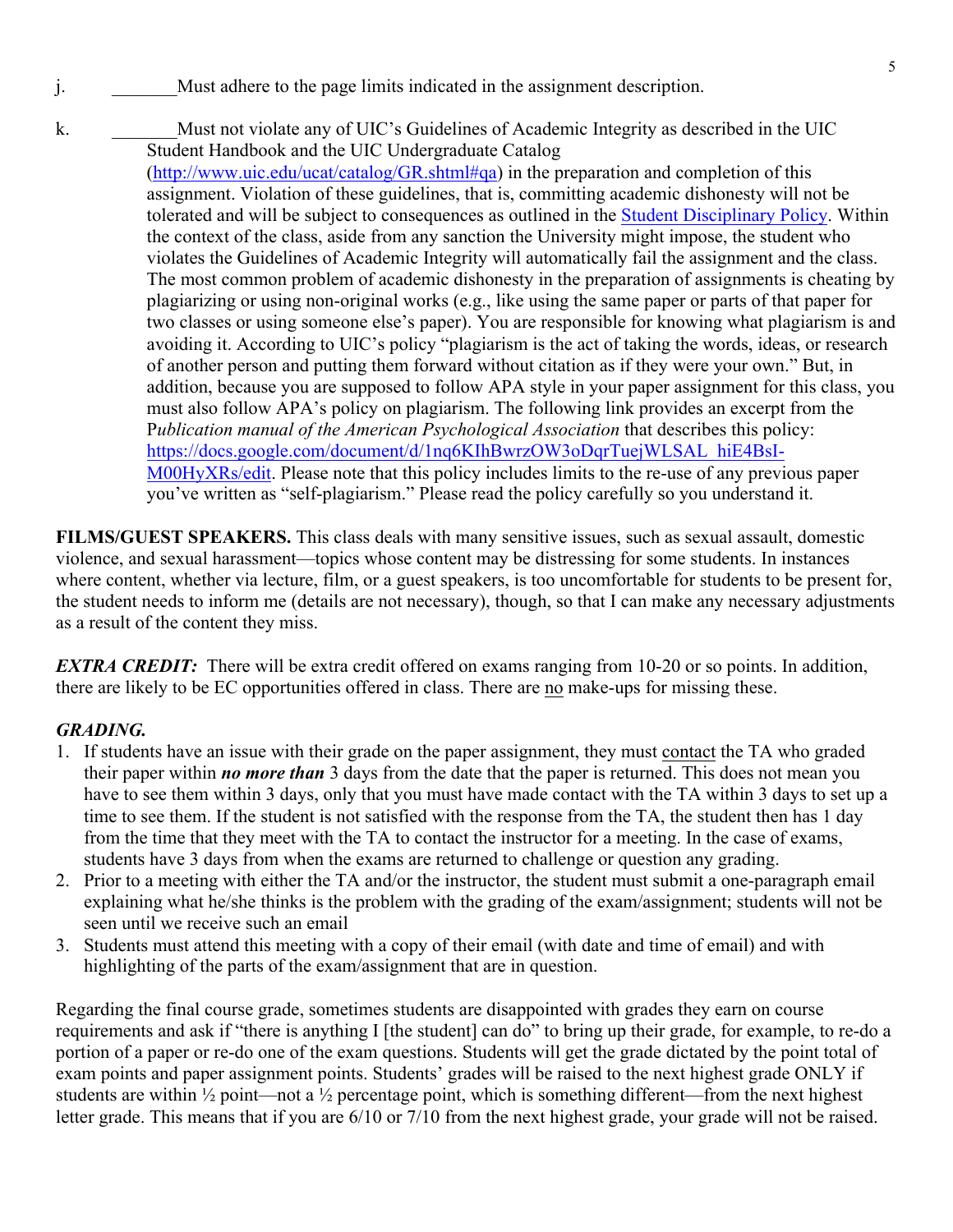*ACCOMMODATIONS FOR DISABILITIES.* Consistent with UIC policy, I will make accommodations for disabilities as indicated by the Disability Resource Center. In keeping with the university policy: "Students with disabilities must provide the instructor in writing the need for accommodations and what they are. Those who require accommodations for access and participation in this course must be registered with the Disability Resource Center." Please contact ODS at 312/413-2183 (voice) or 312/413-0123 (TTY)."

| Week                       | Date     | Topic                                                             | <b>Readings</b> |
|----------------------------|----------|-------------------------------------------------------------------|-----------------|
| Tuesday                    | $1 - 12$ | Course Overview                                                   | $Ch1+$          |
|                            |          | Introducing Community Psychology                                  | Ch 1 from       |
|                            |          |                                                                   | Heller et al.   |
|                            |          |                                                                   | reading         |
|                            |          |                                                                   |                 |
|                            |          |                                                                   | from            |
|                            |          |                                                                   | Rosenhan        |
|                            |          |                                                                   | reading         |
| Thursday                   | $1 - 14$ | The Development and Practice of Community Psychology              | Ch <sub>2</sub> |
| Tuesday                    | $1 - 19$ | Community Research: The Aims of Community Research                | Chapter 3       |
| Thursday                   | $1 - 21$ | Community Research: The Aims of Community Research                | Chapter 3       |
| Tuesday                    | $1-26$   | Understanding Individuals Within Environments                     | Chapter 5       |
| Thursday                   | $1 - 28$ | Understanding Individuals Within Environments                     | Chapter 5       |
| $\overline{4}$<br>Tuesday  | $2 - 2$  | <b>Understanding Community</b>                                    | Chapter 6       |
| Thursday                   | $2 - 4$  | <b>Understanding Community</b>                                    | Chapter 6       |
| $5\overline{)}$<br>Tuesday | $2-9$    | Understanding Human Diversity in Context                          | Chapter 7       |
|                            |          | <b>OPTIONAL: You can submit a paper for feedback from TA.</b>     |                 |
|                            |          | by 6 p.m. today. Submit directly to TA                            |                 |
|                            |          | 30 minutes of class reserved for a Study Session                  |                 |
| Thursday                   | $2 - 11$ | Exam 1                                                            |                 |
| 6<br>Monday                |          | 2-15   OPTIONAL: Safeassignment link (link is called "Self-Check" |                 |
|                            |          | <b>SafeAssignment submission") for students to check their</b>    |                 |
|                            |          | plagiarism percentage: available as of 9 a.m. today               |                 |
| Tuesday                    |          | 2-16   Understanding Stress and Coping in Context                 | Chapter 8       |
| Thursday                   |          | 2-18   Understanding Stress and Coping in Context                 | Chapter 8       |
|                            |          | <b>Paper drafts submitted in wk 5 are returned</b>                |                 |
| Tuesday                    | $2 - 23$ | Methods of Community Psychology Research                          | Chapter 4       |
|                            | $2 - 24$ | 1. Self-check SafeAssignment link unavailable today at 6 p.m.     |                 |
| Wednesday                  |          | 2. 'Final paper submission' link available today at 6:01 p.m.     |                 |
| Thursday                   | $2 - 25$ | Methods of Community Psychology Research                          | Chapter 4       |
|                            |          | <b>PAPER DUE TODAY by 8:05 a.m. on Final Paper SA link</b>        |                 |
|                            |          | Late SA site opens at 8:06 a.m. today                             |                 |
|                            |          | <b>DO NOT SUBMIT A HARD COPY!</b>                                 |                 |
|                            |          | -10pts for submissions starting at 8:06 and thru 11:59 p.m.       |                 |
|                            |          | -10pts per late day beginning 12 a.m., ending at 11:59 p.m.       |                 |
|                            |          | Late points are also calculated for weekends because              |                 |
|                            |          | submissions are electronic and can therefore be made during       |                 |
|                            |          | non-school days/times                                             |                 |
| 8<br>Tuesday               | $3 - 2$  | Methods of Community Psychology Research                          | Chapter 4       |
| Thursday                   | $3-4$    | Methods of Community Psychology Research                          | Chapter 4       |
| 9<br>Tuesday               | $3-9$    | Prevention & Promotion                                            | Chapter 9       |

## **PSYCHOLOGY 231 SPRING, 2015 S Y L L A B U S**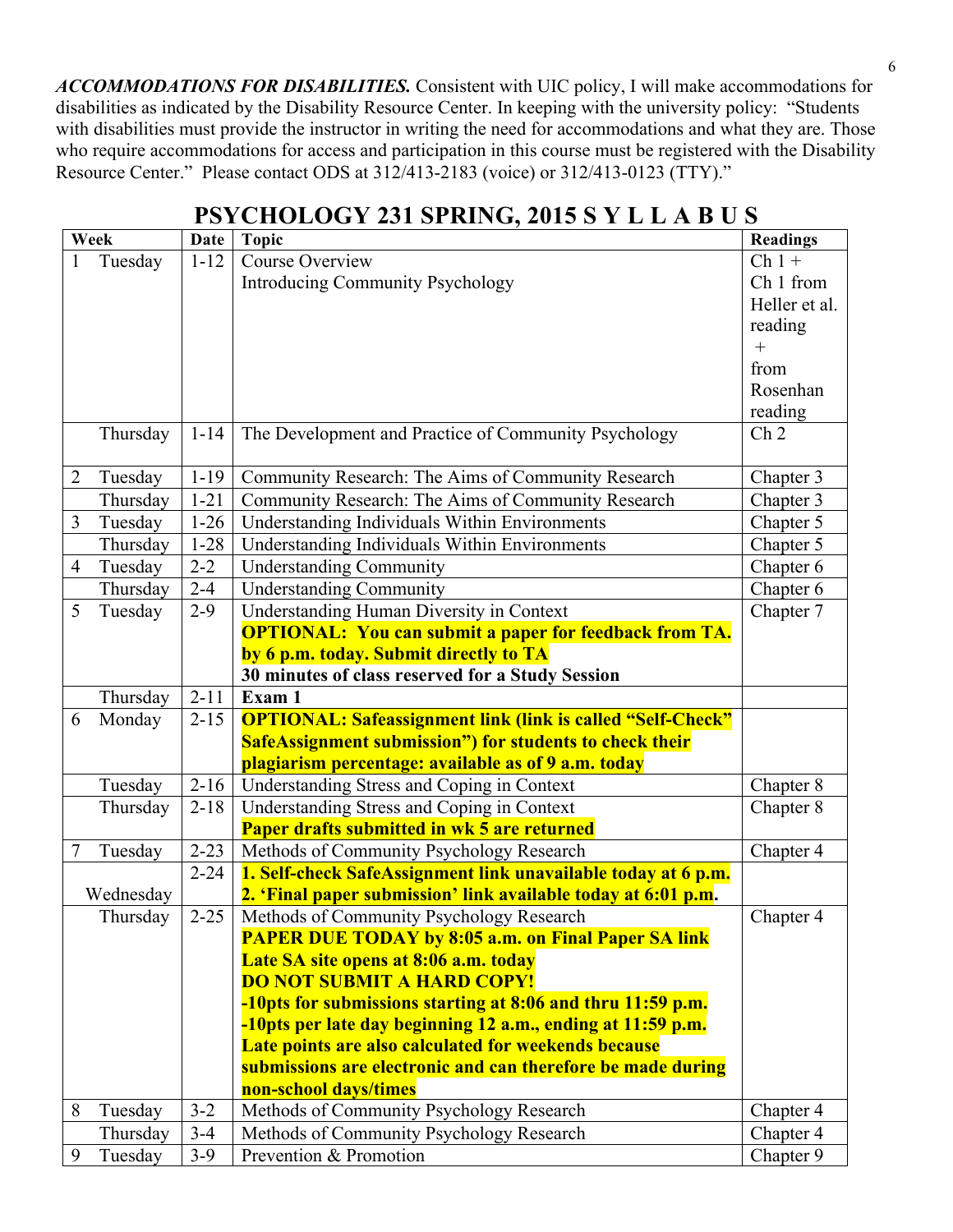| Thursday     | $3 - 11$ | Prevention & Promotion                           | Chapter 9   |
|--------------|----------|--------------------------------------------------|-------------|
| 10 Tuesday   | $3-16$   | Prevention & Promotion                           | Chapter 9   |
|              |          | 30 minutes of class reserved for a Study Session |             |
| Thursday     | $3 - 18$ | Exam 2                                           |             |
| <b>Break</b> |          | <b>Spring Break 3-21- to 3-25-16</b>             |             |
| 11 Tuesday   | $3 - 29$ | Prevention/Promotion: Implementation             | Chapter 10  |
| Thursday     | $3 - 31$ | Prevention/Promotion: Implementation             | Chapter 10  |
| 12 Tuesday   | $4 - 5$  | Prevention/Promotion: Implementation             | Chapter 10  |
| Thursday     | $4 - 7$  | Diversity                                        | Chapter 7   |
| 13 Tuesday   | $4 - 12$ | Diversity                                        | Chapter 7   |
| Thursday     | $4 - 14$ | Empowerment & Citizen Participation              | Chapter 11  |
| 14 Tuesday   | $4-19$   | Citizen Participation & Empowerment              | Chapter 11  |
| Thursday     | $4 - 21$ | Community & Social Change                        | Chapter 12, |
|              |          |                                                  | Alinsky     |
|              |          |                                                  | (1971)      |
| 15 Tuesday   | $4 - 26$ | Program Evaluation & Program Development         | Chapter 13  |
|              |          | 30 minutes of class reserved for a Study Session |             |
| Thursday     | $4 - 28$ | <b>Last Exam</b>                                 |             |

### **ADDITIONAL IMPORTANT INFORMATION:**

The following points reflect my basic teaching philosophy:

- 1. I see students at this educational level as young adults. I will treat you this way and not like a high school student.
- 2. Because college is not an expected educational step to take in our society, I assume you are in college because you chose it.
- 3. Somebody is paying for your education at UIC, whether by you, your parents, some scholarship/loan money, or some combination of these different sources. Given your monetary investment in school, I see you as being free to use your education in my class the way that you see fit, just as if you bought a treadmill or a gym membership. This means that I have no rules about attendance or tardiness. All of this is your call.
- 4. Because you are paying for my teaching, you are entitled to get what you paid for. Given the nature of what you are paying for, however, what you give out of it depends on both of us. So it is important for you to think about what you want out of the class, for example, what grade you want. My part is to work with you to achieve this grade, whatever that might be. So we will each play a part in helping you realize your goal. I am prepared to offer whatever reasonable support I can to help you in this process.
- 5. If you are not getting what you want out of the course both with the effort you are putting into the class and the help I am giving you, you always have the option of pursuing a grievance against me. This link is to the procedures for filing a grievance: http://www.uic.edu/depts/dos/docs/FINAL\_VERSION\_STUDENT\_PROCEDURES.pdf. Additional resources for you are our Director of Undergraduate Studies, Dr. Evelyn Behar (behar@uic.edu), and our Department head, Dr. Mike Ragozzino (mrago@uic.edu).
- 6. In any work performed for this class, students must follow the guidelines regarding academic integrity as described in the UIC Student Handbook and the UIC Undergraduate Catalogue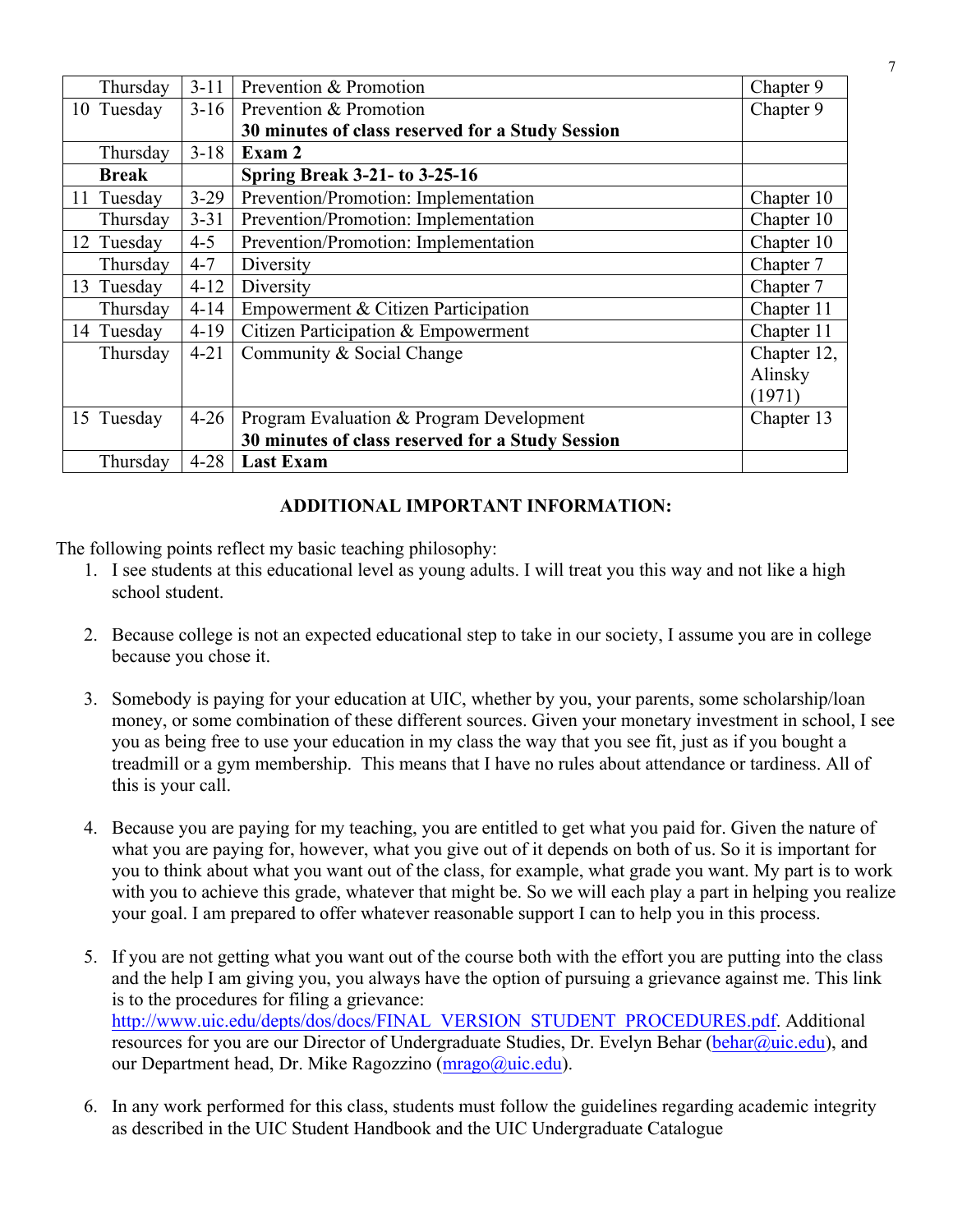(http://dos.uic.edu/handbook.shtml;

http://www.uic.edu/depts/dos/docs/FINAL\_VERSION\_STUDENT\_PROCEDURES.pdf; http://dos.uic.edu/docs/Student%20Disciplinary%20Policy.pdf;

http://www.uic.edu/depts/dos/conductforstudents.shtml). Violation of these guidelines, that is, committing academic dishonesty or violating the school's code of conduct, will not be tolerated and will be subject to consequences as outlined in the Student Disciplinary Policy. The Guidelines on Academic Integrity describe what constitutes "Academic Dishonesty."

The most common problem of academic dishonesty in the preparation of assignments is cheating by plagiarizing or using non-original works. This includes using the words, ideas, or research of another person and representing them as your own without citing them. To be even more specific, plagiarism also includes copying the words or ideas of a fellow student or any other author in your papers, copying even short phrases from written work that you are using as a reference (even if you cite it properly), handing in papers you've gotten from the internet or other students, etc. You are responsible for knowing what plagiarism is and for avoiding its use. If you do not clearly understand what constitutes plagiarism, including how to properly cite a source within your paper, you should ask the instructor or your TA(s). Not knowing this has cost many a student a lot of grief and penalty via both the instructor and the university. Violation of these guidelines, that is, committing academic dishonesty will not be tolerated. The student will, at minimum, automatically fail that assignment, and judicial charges will be filed against him/her. Other penalties might be imposed depending on the specific context of the cheating (for example, in the case of the student dropping the class after the dishonesty event for whatever reason).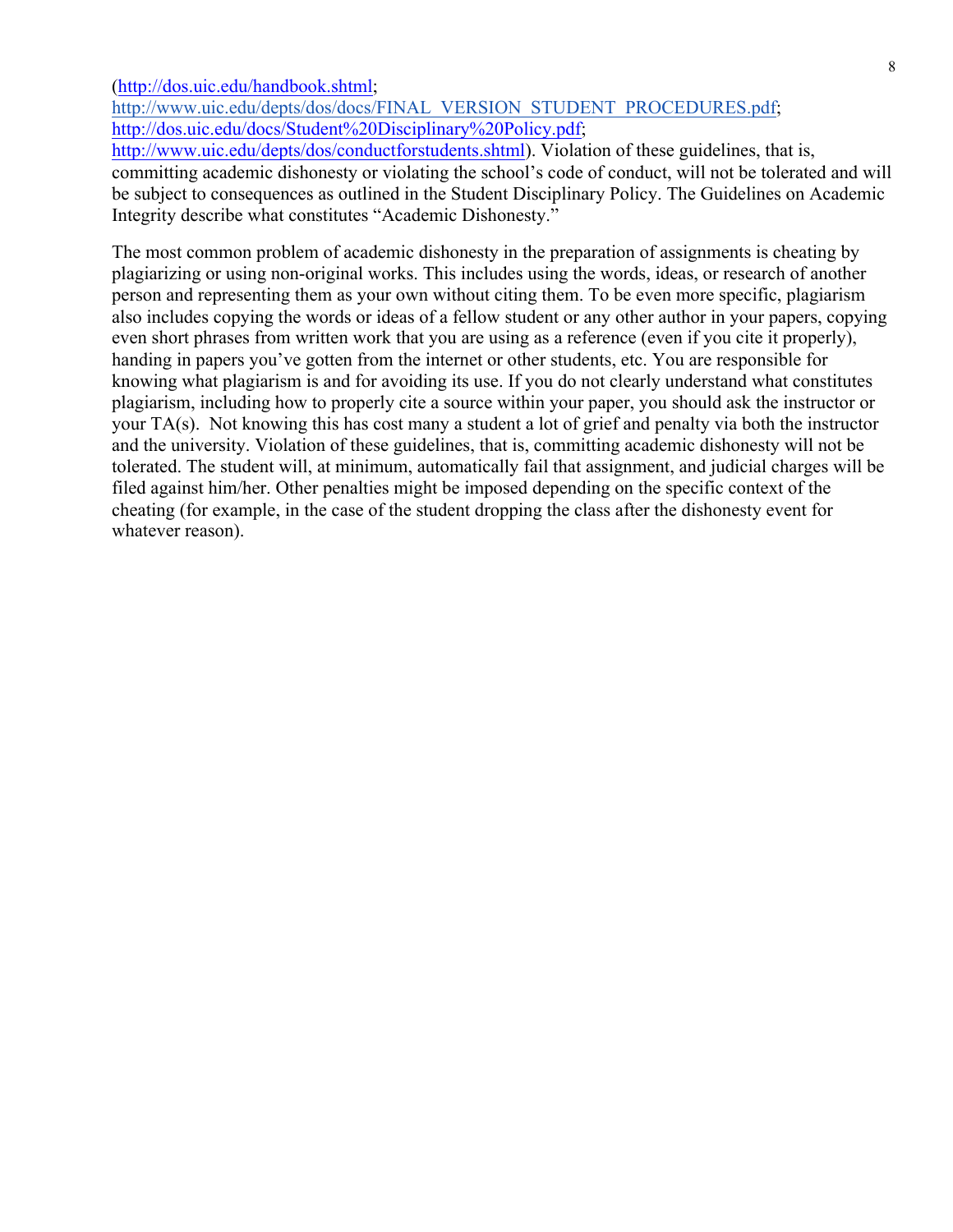**Page 1 of 3 Grading Rubric for Psychology 231 Paper** 

**NOTE:** This is as specific as possible a grading rubric as I was able to create. If I tried to generate a rubric that accounted for every possible grading scenario, the rubric would be unreasonably long. So if the specific grading of your paper is not captured in the different scenarios below, know that whatever grade you get is *generally* captured by the assigned grade.

|                         | <b>Parts of Paper</b>                                                      | <b>Totals</b> |
|-------------------------|----------------------------------------------------------------------------|---------------|
| Part 1                  | TITLE PAGE - 1 POINT (note: the running head on this page is               |               |
|                         | different from the rest of the pages of the paper!)                        | pts.          |
|                         | <b>Comments:</b>                                                           |               |
|                         |                                                                            |               |
|                         |                                                                            |               |
| Part 2                  | <b>ABSTRACT 4 pts</b>                                                      |               |
|                         | (this is the title that you should use for this section)                   | pts.          |
| $4 =$ excellent         | Outstanding quality and correct content                                    |               |
| 3.6-3.9=close to excell | Near-perfect quality and correct content                                   |               |
| $3.2 - 3.5$ =above avg  | High quality and correct content                                           |               |
| $2.8 - 3.1 = average$   | Good quality and/or incorrect content                                      |               |
| $2.4 - 2.7 =$ below avg | Very poor quality and/or incorrect content                                 |               |
| below 2.4=fail          | Very weak/failing quality and/or incorrect content                         |               |
| Part 3                  | <b>STATEMENT OF PROBLEM - 5 pts</b>                                        |               |
|                         | (this is the title that you should use for this section)                   | pts.          |
|                         | <b>Comments:</b>                                                           |               |
|                         |                                                                            |               |
|                         |                                                                            |               |
| 5=excellent             | Outstanding description of the targeted problem with 2 or more references  |               |
| $4 =$ close to          | Clear, articulately documented description of the targeted problem with at |               |
| excellent               | least 2 references                                                         |               |
| 3=above average         | High quality problem description and no reference missing                  |               |
| $2$ =average            | Good quality problem description and no more than 1 reference missing      |               |
| 1=below average         | 1 or 2 references missing and poor description of targeted problem         |               |
| $0 = fail$              | 1-2 refs missing, no or very weak/failing description of targeted problem  |               |
| Part 4                  | <b>NEGATIVE CONSEQUENCES OF PROBLEM - 10 pts</b>                           |               |
|                         | (this is the title that you should use for this section)                   | pts.          |
|                         | <b>Comments:</b>                                                           |               |
|                         |                                                                            |               |
|                         |                                                                            |               |
| 10=excellent            | Outstanding description of 2 negative consequences of the targeted         |               |
|                         | problem with 2 or more references                                          |               |
| 9=close to excell       | Clear, articulately documented description of 2 negative consequences of   |               |
|                         | the targeted problem with at least 2 references                            |               |
| $8 =$ above avg         | High quality description of negative consequences of the targeted problem  |               |
|                         | and no reference missing                                                   |               |
| $7$ =average            | Good quality description of negative consequences and no more than 1       |               |
|                         | reference missing                                                          |               |
| 6=below avg             | 1 or 2 references missing and poor description of targeted problem         |               |
| $0-5=$ fail             | 1 or 2 refs missing, no or very weak/failing description of targeted prob. |               |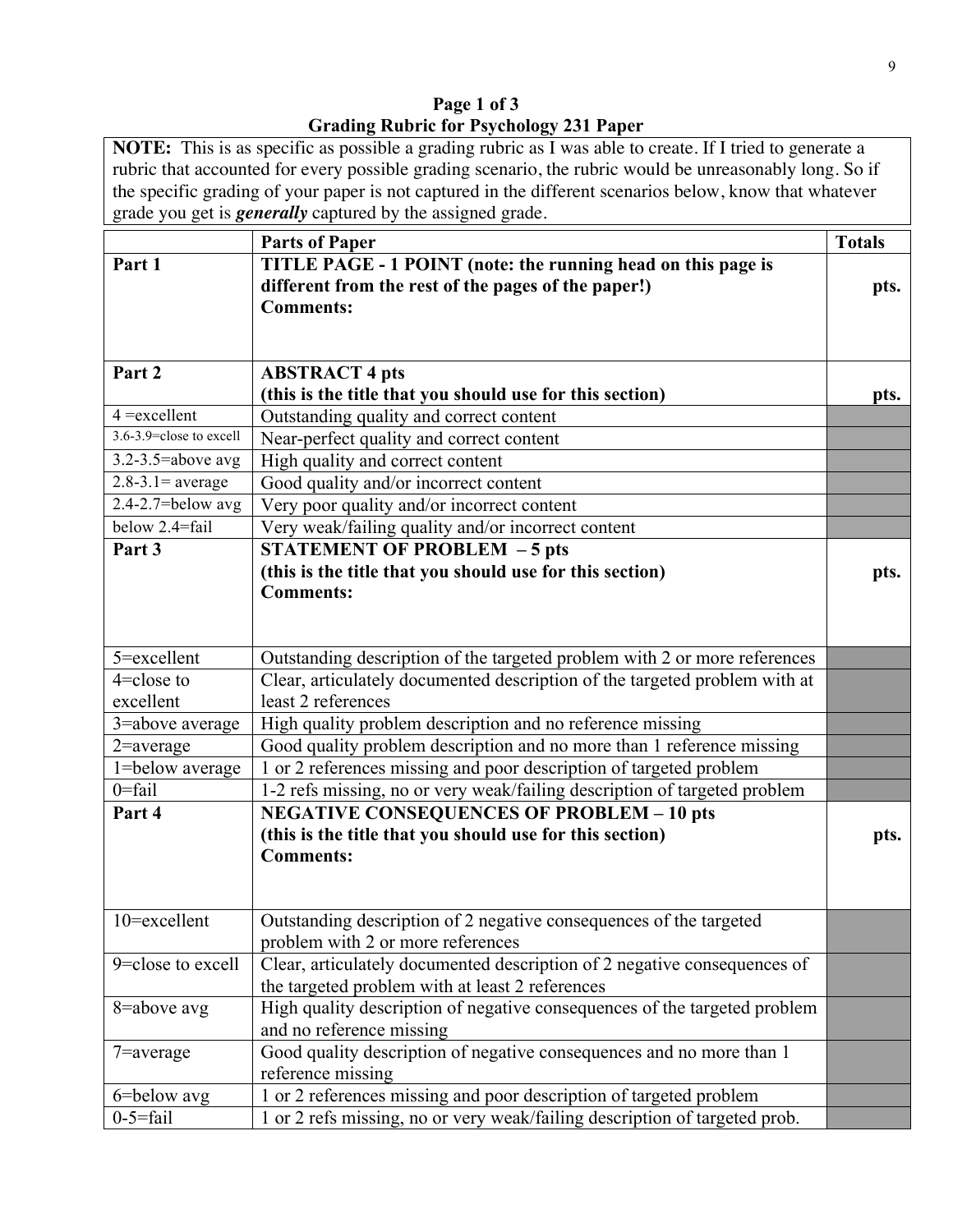**Page 2 of 3 COMMUNITY PSYCHOLOGY CAUSES/EXPLANATIONS PART OF PAPER**

| Part 5a             | <b>CLINICAL-PSYCHOLOGY-ORIENTED CAUSE/EXPLANATION</b>                                                                 |      |
|---------------------|-----------------------------------------------------------------------------------------------------------------------|------|
|                     | (this is the title that you should use for this section) $-10$ pts<br><b>Comments:</b>                                | pts. |
|                     |                                                                                                                       |      |
| 10=excellent        | Outstanding and specific description of a clinical-oriented cause of<br>problem, including references                 |      |
| $9$ =near excellent | Sufficient and close to perfect specific description of a clinical-oriented,<br>including references                  |      |
| 8=above avg         | Very good, specific description of a clinical-oriented cause, with two<br>references                                  |      |
| $7$ =average        | Good description, not detailed enough or somewhat general clinical-<br>oriented cause with two references             |      |
| 6=below avg         | Weak description (e.g., too general) a clinical-oriented cause with at least 1<br>reference missing                   |      |
| $0-5=$ fail         | Very weak/failing description (e.g., too general) a clinical-oriented cause<br>with no, or only 1, reference missing  |      |
| Part 5b             | COMMUNITY-PSYCHOLOGY-ORIENTED                                                                                         |      |
|                     | <b>CAUSE/EXPLANATION</b>                                                                                              |      |
|                     | (this is the title that you should use for this section) $-10$ pts                                                    | pts. |
|                     | <b>Comments:</b>                                                                                                      |      |
|                     |                                                                                                                       |      |
| 10=excellent        | Outstanding and specific description of a community-oriented cause of<br>problem, including references                |      |
| 9=near excellent    | Sufficient and close to perfect specific description of a community-<br>oriented, including references                |      |
| 8=above avg         | Very good, specific description of a community-oriented cause, with two<br>references                                 |      |
| $7$ =average        | Good description, not detailed enough or somewhat general community-<br>oriented cause with two references            |      |
| 6=below avg         | Weak description (e.g., too general) a community-oriented cause with at<br>least 1 reference missing                  |      |
| $0-5=$ fail         | Very weak/failing description (e.g., too general) a community-oriented<br>cause with no, or only 1, reference missing |      |